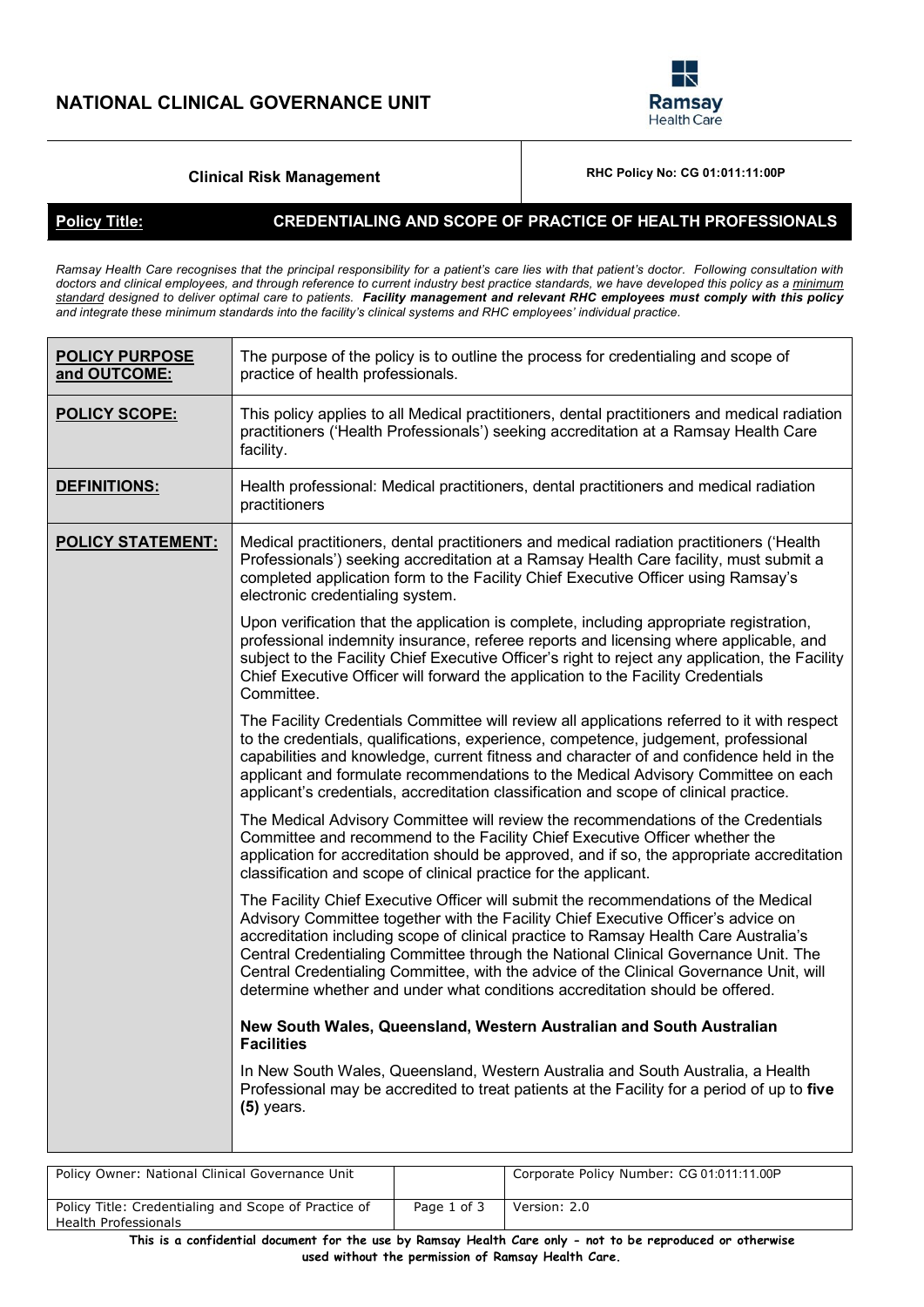| Victorian Facilities |  |
|----------------------|--|
|                      |  |

In Victorian Hospitals, a Health Professional may be accredited to treat patients at the Facility for a period of up to **three (3)** years (as detailed in the *Health Services (Health Service Establishments) Regulations 2013* ('Accreditation')).

## **Temporary Credentialing**

In some instances, temporary credentialing may be required to authorise temporary accreditation of a Health Professional to facilitate caseload surges and/or workforce deficiencies, during natural and environmental disasters and at times of epidemic and pandemic preparedness.

Temporary approval can be authorised by the Facility Chief Executive Officer (or the Director of Medical Services, where one has been appointed, with delegated authority) following submission of an online credentialing application and verification of the AHPRA registration and Indemnity Insurance details contained in the application, in accordance with the Ramsay Health Care Facility Rules.

The Chief Executive Officer, in consultation with the Medical Advisory Committee and/or Head of the relevant Clinical Department, can authorise temporary accreditation for a specified period of no longer than three (3) months. Upon approval of temporary privileges, the Chief Executive Officer will notify the applicant in writing, advising the accreditation classification, scope of clinical practice approved and expiry date. The application will then progress through the usual review and approval processes.

#### **Re-credentialing:**

Not less than three (3) months before the date fixed for expiry of the Accreditation of a Health Professional, the Facility Chief Executive Officer will notify the Health Professional of the pending expiry of their Accreditation and the processes for applying for re-Accreditation, including re-credentialing and review of their scope of clinical practice.

### **Process of review of Health Professionals:**

At any time, the Facility Chief Executive Officer, Director of Clinical Services, Director of Medical Services, Head of a Clinical Department in which a Health Professional practises, Clinical Governance Unit, Operations Executive Manager, Chief Executive Officer of Ramsay Health Care Australia, Chief Operating Officer or Ramsay Health Care Australian Risk Management Committee may request a review of a Health Professional.

Please contact the relevant Facility Chief Executive Officer if you have any questions about the process for credentialing and scope of practice.

#### **Process of continually assessing health service:**

**RHC Facility Rules** 

The Facility Chief Executive Officer must establish and maintain a Medical Advisory Committee. One of the roles of the Medical Advisory Committee is to ensure that a process for review of clinical outcomes and patient management is established and executed. Ordinary meetings of the Medical Advisory Committee (MAC) must be held not less than four (4) times per year. In addition to the MAC, the Facility Chief Executive will establish a Patient Care Review Committee. The primary role of the Patient Care Review Committee is to develop and oversee the implementation of an adequate clinical review and quality improvement program in liaison with Clinical Departments or services for each twelve (12) month period, and to review the results of the clinical indicator program including: rates of unplanned transfers in and out of the Facility and in and out of special care units; returns to theatre and deaths. Meetings of the Patient Care Review Committee will be held no less than four (4) times per year.

#### **RELATED POLICIES, PROCEDURES, GUIDELINES & FORMS:**

| Policy Owner: National Clinical Governance Unit      |             | Corporate Policy Number: CG 01:011:11.00P |
|------------------------------------------------------|-------------|-------------------------------------------|
|                                                      |             |                                           |
| Policy Title: Credentialing and Scope of Practice of | Page 2 of 3 | Version: 2.0                              |
| <b>Health Professionals</b>                          |             |                                           |

**This is a confidential document for the use by Ramsay Health Care only - not to be reproduced or otherwise used without the permission of Ramsay Health Care.**